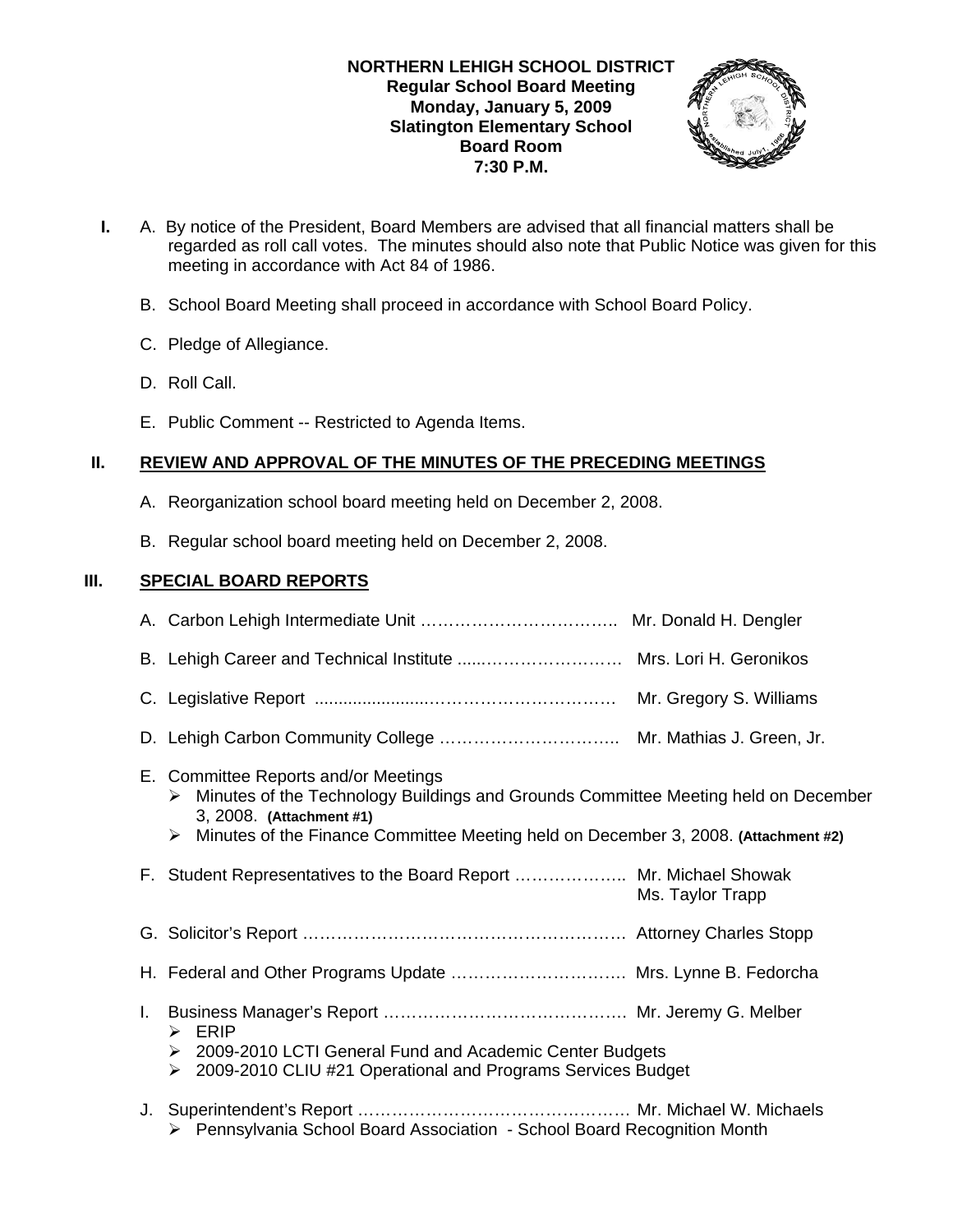**IV. PERSONNEL**

|                                                                 | .  |                                                        |                                                                                                                           |  |  |
|-----------------------------------------------------------------|----|--------------------------------------------------------|---------------------------------------------------------------------------------------------------------------------------|--|--|
|                                                                 | А. | Appointment – Non-Instructional                        |                                                                                                                           |  |  |
|                                                                 |    | <b>Heather Kuntz*</b>                                  |                                                                                                                           |  |  |
|                                                                 |    | Assignment:                                            | PCA for Student #2190093 at Peter Elementary School,<br>replacing Jonell Dye who resigned                                 |  |  |
|                                                                 |    | Salary:                                                | \$10.00 per hour/6 1/2 hours per day/5 days per week<br>(2008-2012 Educational Support Staff Memorandum of Understanding) |  |  |
|                                                                 |    | Effective:                                             | December 9, 2008                                                                                                          |  |  |
| *60 day Probationary period ending on or about February 6, 2009 |    |                                                        |                                                                                                                           |  |  |
|                                                                 |    | 2. Jennifer Kropf* **                                  |                                                                                                                           |  |  |
|                                                                 |    | Assignment:                                            | PCA for Student #1790200 at Slatington Elementary School,<br>budgeted new position in 2009-2010 school year               |  |  |
|                                                                 |    | Salary:                                                | \$10.00 per hour/6 1/2 hours per day/5 days per week<br>(2008-2012 Educational Support Staff Memorandum of Understanding) |  |  |
|                                                                 |    | Effective:                                             | January 6, 2009                                                                                                           |  |  |
|                                                                 |    | **Pending verification of missing personnel file items | *60 day Probationary period ending on or about March 6, 2009.                                                             |  |  |
|                                                                 |    |                                                        |                                                                                                                           |  |  |

### B. Resignation

Accept the resignation of Nicole Reily from her position as 2<sup>nd</sup> Grade Teachers Aide in the Peters Elementary School effective December 23, 2008. Ms. Reily has accepted a position with a local accounting firm.

#### C. Substitute-Instructional

Approve the following substitute teacher for the 2008-2009 school year at the 2008-2009 substitute teacher rates as approved on the Supplementary Personnel Salary Schedule:

 Michael Sosik\* - Elementary **\*Pending verification of missing personnel file items** 

#### D. Family Medical Leave of Absence

- 1. Approve the request of Ellen Kiss, High School Special Education Aide, to take a family medical leave beginning December 14, 2008. Mrs. Kiss is requesting a 12 week family medical leave to be followed by an unpaid leave, if necessary. She is requesting this leave to care for a family member and will return to her position as soon as possible.
- 2. Approve the request of Tanya Simms, High School Health & Physical Education Teacher, to take a family medical leave beginning on or about March 2, 2009 and continuing until on or about May 4, 2009. She plans to return to her current position upon release from her doctor.
- E. Transition High School/Middle School Assistant Principal Authorize administration to advertise and move forward with the hiring of a Transition High School/Middle School Assistant Principal.

# **V. CONFERENCES**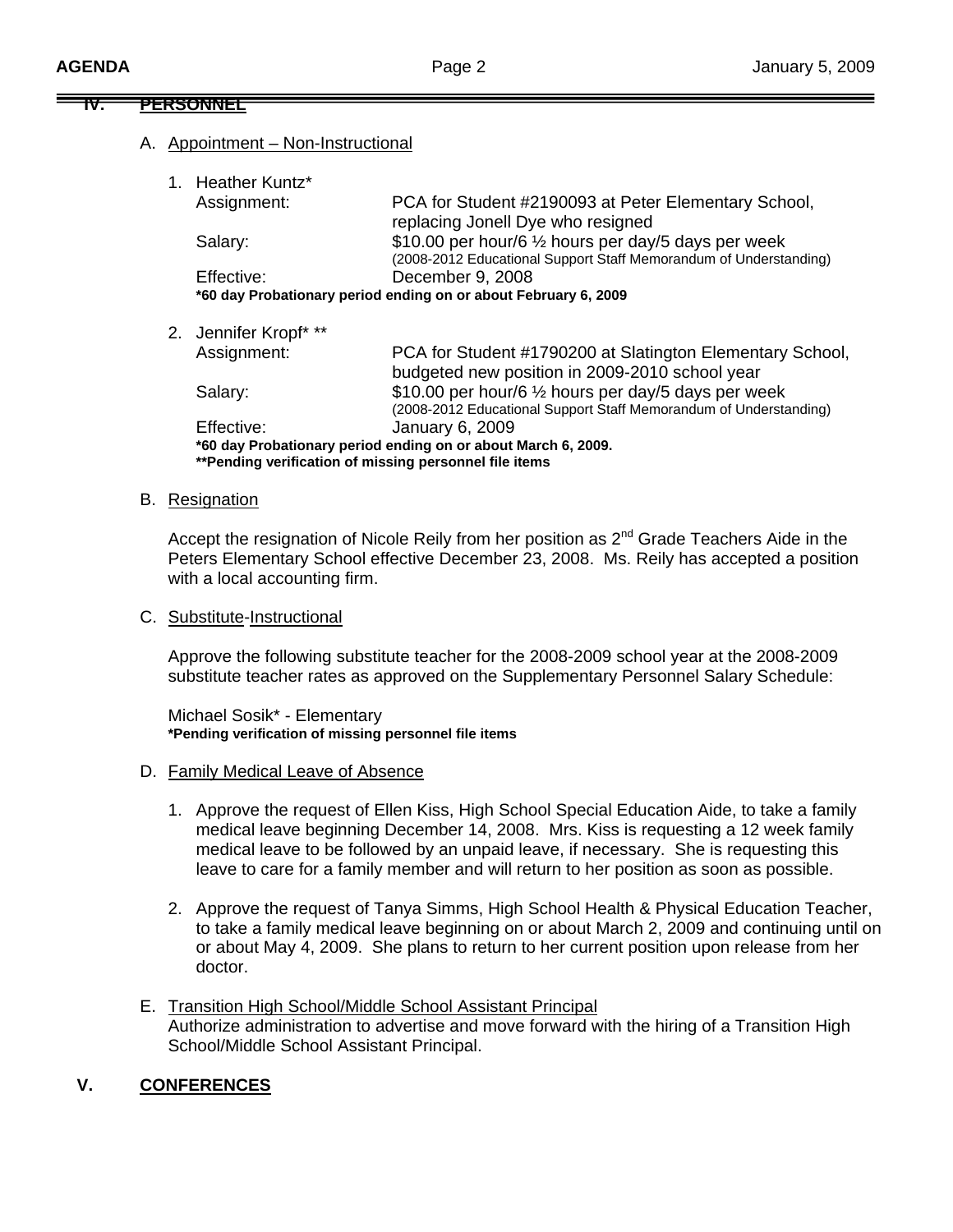## **VI. POLICY**

## A. Board Policy - Second Reading

- 1. Approve school board policy 140.1 Programs Extracurricular Participation By Charter/Cyber Students, as presented after second reading. **(Attachment #3)**
- 2. Approve school board policy 249 Pupils Bullying/Harassment, as presented after second reading. **(Attachment #4)**
- 3. Approve school board policy 334 Administrative Employees Sick Leave, as presented after second reading. **(Attachment #5)**
- 4. Approve school board policy 414 Professional Employees Physical Examination, as presented after second reading. **(Attachment #6)**
- 5. Approve school board policy 434 Professional Employees Sick Leave, as presented after second reading. **(Attachment #7)**
- 6. Approve school board policy 534 Non-Professional Employees Sick Leave, as presented after second reading. **(Attachment #8)**
- 7. Approve school board policy 810.1 Operations Drug/Alcohol Testing, Covered Drivers, as presented after second reading. **(Attachment #9)**
- 8. Approve school board policy 810.2 Operations Drug/Alcohol Testing, Covered Drivers, as presented after second reading. **(Attachment #10)**
- B. Board Governance Standards/Code of Conduct

Approve to reaffirm the school board standards and code of conduct referenced in school board policy #011 – Local Board Procedures – Board Governance Standards/Code of Conduct as recommended by the Pennsylvania School Board Association. **(Attachment #11)** 

C. Field Trip

5th Grade – Slatington Elementary School – State Museum & Capital Building, Harrisburg, PA – June 11, 2009 – Funded through PTO and student fundraising efforts

# **VII. CURRICULUM AND INSTRUCTION**

### **VIII. OLD BUSINESS**

## **IX. NEW BUSINESS**

- A. Approve to accept the 2008-2014 Northern Lehigh School District Strategic Plan, as presented and recommended by administration. The 5 reports are comprised of: **(Distributed to All Board Members at prior Board Meeting)**
	- ¾ Professional Development
	- $\triangleright$  Teacher Induction
	- ¾ Education Technology
	- ¾ Academic Standards and Assessment
	- ¾ Student Services
- B. Resolution for School Board Director Recognition Month January 2009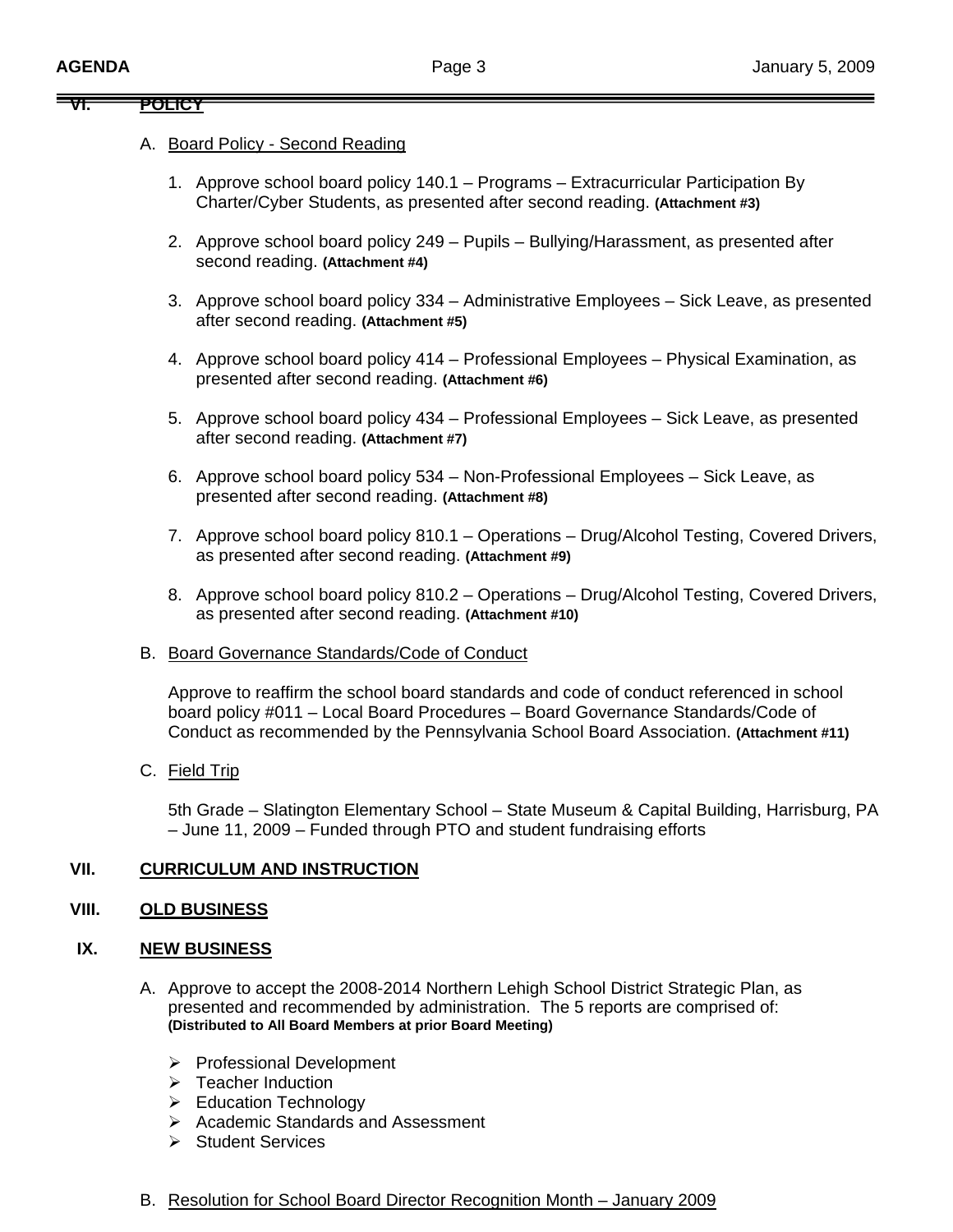- WHEREAS, Pennsylvania's public school board members, elected by the citizens, have served the Commonwealth of Pennsylvania and local communities in representing the public's interest in public education since the passage of the Free School Act in 1834; and
- WHEREAS, local school directors represent their communities' beliefs and values when making decisions about the operation of school districts, giving of their time and talent, without compensation, to provide high-quality educational opportunities that prepare children to live as productive members of society; and
- WHEREAS, school board members ensure that standards for achievement are met and serve as advocates for the public education of the students and the enhancement of the community, incorporating the community's view of what students should know and be able to do at each grade level; and
- WHEREAS, school directors are accessible to their district residents and accountable for the performance of the district's schools, serving as the community's watchdog and ensuring that tax dollars are spent wisely on education; and
- WHEREAS, the "Pride & Promise Public Schools . . . Achieve" public awareness campaign is working to highlight the success and value of public education, as well as promote the effectiveness and commitment of local school boards to providing all Pennsylvania children with an excellent education; and
- WHEREAS, the contributions of the men and women who serve on the Northern Lehigh Board of School Directors:

 Donald H. Dengler Raymond J. Follweiler, Jr. Lauren A. Ganser Lori H. Geronikos Mathias J. Green, Jr. Edward E. Hartman Donna M. Kulp Gregory S. Williams Sandi L. Young

should be recognized and appreciated by those who benefit from the workings of our public school system;

- NOWTHEREFORE BE IT RESOLVED that the Board of Director of the Pennsylvania School Boards Association hereby proclaims the month of January as School Director Recognition Month in this commonwealth; and
- FURTHER RESOLVE that this proclamation be communicated to all school districts, school officials and local communities in a planned program which brings visibility and awareness of the role of locally elected school officials to the citizenry of this commonwealth.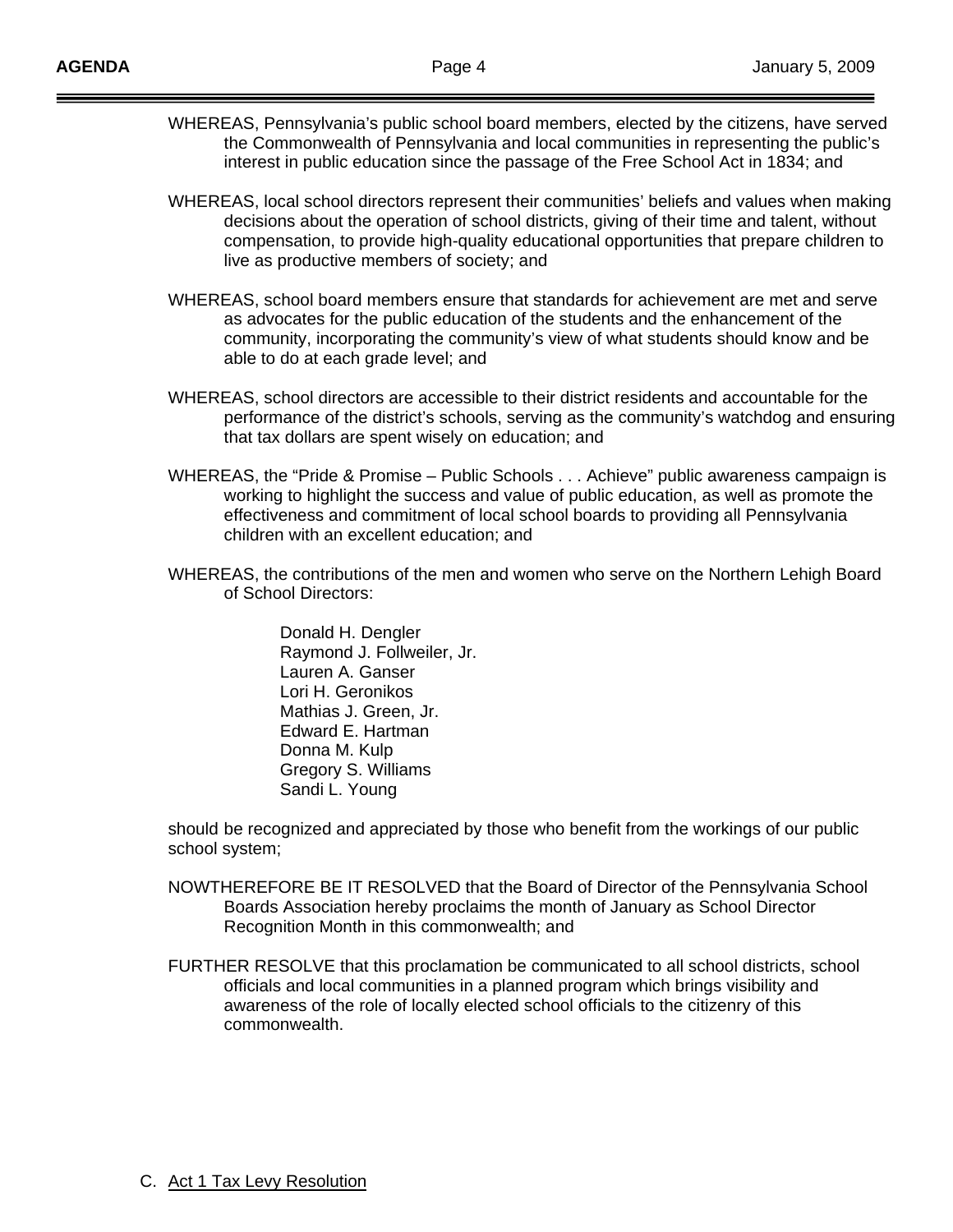#### **NORTHERN LEHIGH SCHOOL DISTRICT BOARD OF DIRECTORS**

#### **RESOLUTION**

 **WHEREAS,** on June 27, 2006, the Pennsylvania legislature passed Act 1 of Special Session 2006, entitled the "Taxpayer Relief Act" (hereinafter "Act 1");

 **WHEREAS,** Act 1 requires school districts to limit tax increases to the level set by an inflation index unless the tax increase is approved by voters in a referendum or the school district obtains from the Department of Education or a court of common pleas certain referendum exceptions;

 **WHEREAS,** Act 1 does, however, allow a board of school directors to elect to adopt a resolution indicating that it will not raise the rate of any tax for the support of the public schools for the following fiscal year by more than its index, provided this resolution must be adopted no later than 110 days prior to the date of the election immediately preceding the upcoming fiscal year;

 **WHEREAS,** the Northern Lehigh School District index for the 2009-2010 fiscal year is 5.6%;

 **WHEREAS,** the Northern Lehigh School District Board of Directors has made the decision that it shall not raise the rate of any tax for the support of the Northern Lehigh School District for the 2009-2010 fiscal year by more than its index.

**AND NOW,** on this  $5t + 5t$  day of January, 2009, it is hereby **RESOLVED** by the Northern Lehigh School District (hereinafter "District") Board of Directors (hereinafter "Board") the following:

- 1. The Board certifies that it will not increase any school district tax for the 2009-2010 school year at a rate that exceeds the index as calculated by the Pennsylvania Department of Education.
- 2. The Board certifies that it will comply with the procedures set forth in Section 687, of the Pennsylvania Public School Code (hereinafter "School Code"), 24 P.S. §6-687, for the adoption of its proposed and final budget.
- 3. The Board certifies that increasing any tax at a rate less than or equal to the index will be sufficient to balance its final budget of the 2009-2010 fiscal year.
- 4. The Administration of the District will submit the District's information on a proposed increase in the rate of a tax levied for the support of the District to the Pennsylvania Department of Education on the uniform form prepared by the Pennsylvania Department of Education no later than five days after the Board's adoption of this Resolution.
- 5. The Administration of the District will send a copy of this Resolution to the Pennsylvania Department of Education no later than five days after the Board's adoption of this Resolution.
- 6. The Board understands and agrees that by passing this Resolution it is not eligible to seek referendum exceptions under Section 333(f) of Act 1 and is not eligible to